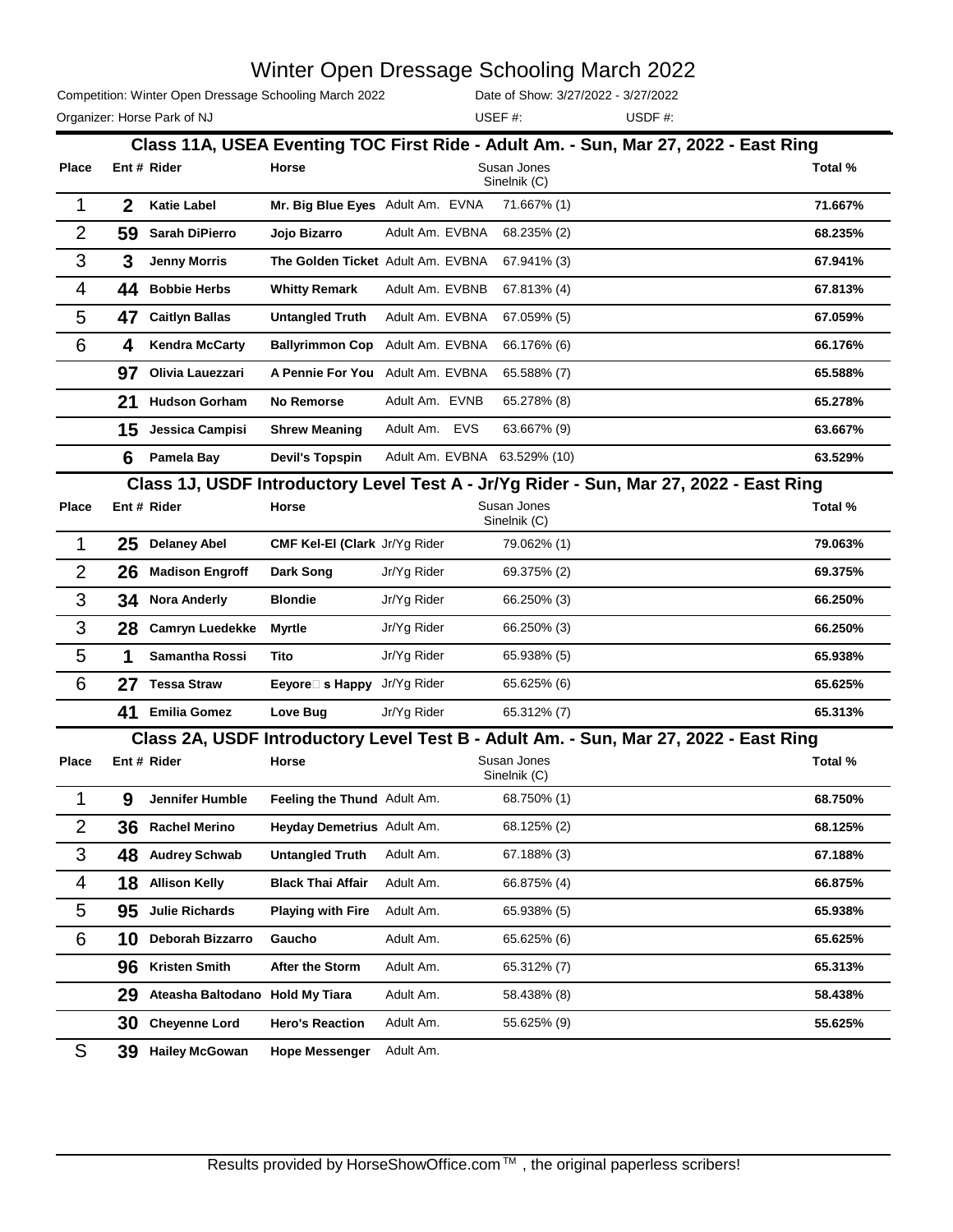|                | Competition: Winter Open Dressage Schooling March 2022<br>Organizer: Horse Park of NJ |                          |                                             |             | Date of Show: 3/27/2022 - 3/27/2022<br>USEF#: | USDF $#$ :                                                                             |          |
|----------------|---------------------------------------------------------------------------------------|--------------------------|---------------------------------------------|-------------|-----------------------------------------------|----------------------------------------------------------------------------------------|----------|
|                |                                                                                       |                          |                                             |             |                                               | Class 3J, USDF Introductory Level Test C - Jr/Yg Rider - Sun, Mar 27, 2022 - East Ring |          |
| Place          |                                                                                       | Ent # Rider              | Horse                                       |             | Susan Jones<br>Sinelnik (C)                   |                                                                                        | Total %  |
|                |                                                                                       | 46 Holly Cowan           | <b>Stolen Parcel</b>                        | Jr/Yg Rider | 68.250% (1)                                   |                                                                                        | 68.250%  |
| 2              | 45                                                                                    | Victoria Lubov           | The Lightning Thi Jr/Yg Rider               |             | 68.000% (2)                                   |                                                                                        | 68.000%+ |
| 3              | 37                                                                                    | <b>Carmen Radcliff</b>   | <b>Black Thai Affair</b>                    | Jr/Yg Rider | 68.000% (2)                                   |                                                                                        | 68.000%  |
| 4              | 57                                                                                    | <b>Kaede Scholtz</b>     | <b>Trigger</b>                              | Jr/Yg Rider | 66.500% (4)                                   |                                                                                        | 66.500%  |
| E              |                                                                                       | 35 Andria Hatton         | <b>Curley Sue</b>                           | Jr/Yg Rider |                                               |                                                                                        |          |
|                |                                                                                       |                          |                                             |             |                                               | Class 3A, USDF Introductory Level Test C - Adult Am. - Sun, Mar 27, 2022 - East Ring   |          |
| Place          |                                                                                       | Ent # Rider              | Horse                                       |             | Susan Jones<br>Sinelnik (C)                   |                                                                                        | Total %  |
|                | 9                                                                                     | <b>Jennifer Humble</b>   | Feeling the Thund Adult Am.                 |             | 68.000% (1)                                   |                                                                                        | 68.000%  |
| $\overline{2}$ | 4                                                                                     | <b>Kendra McCarty</b>    | Ballyrimmon Cop Adult Am.                   |             | 66.500% (2)                                   |                                                                                        | 66.500%  |
| 3              | 6                                                                                     | Pamela Bay               | <b>Devil's Topspin</b>                      | Adult Am.   | 65.250% (3)                                   |                                                                                        | 65.250%  |
| 4              | 22.                                                                                   | <b>Samantha Rocap</b>    | <b>Seek Him First</b>                       | Adult Am.   | 57.500% (4)                                   |                                                                                        | 57.500%  |
|                |                                                                                       |                          | <b>Class 40, USEF Training Level Test 1</b> |             |                                               | - Open - Sun, Mar 27, 2022 - East Ring                                                 |          |
| Place          |                                                                                       | Ent # Rider              | Horse                                       |             | Susan Jones<br>Sinelnik (C)                   |                                                                                        | Total %  |
|                | 43                                                                                    | <b>Alexandra Curtiss</b> | <b>Spate</b>                                | Open        | 66.923% (1)                                   |                                                                                        | 66.923%  |
| S              | 92                                                                                    | <b>Lorin Price</b>       | <b>True Helga</b>                           | Open        |                                               |                                                                                        |          |

|       | Class 5J, USEF Training Level Test 2 - Jr/Yg Rider - Sun, Mar 27, 2022 - East Ring |                              |             |                             |         |  |  |  |  |  |
|-------|------------------------------------------------------------------------------------|------------------------------|-------------|-----------------------------|---------|--|--|--|--|--|
| Place | Ent # Rider                                                                        | Horse                        |             | Susan Jones<br>Sinelnik (C) | Total % |  |  |  |  |  |
|       | 49.<br>Helena Fynn                                                                 | Manhattan "Tann Jr/Yg Rider  |             | 66.379% (1)                 | 66.379% |  |  |  |  |  |
| 2     | 54 Katie Murphy                                                                    | <b>Boomer</b>                | Jr/Yg Rider | 64.483% (2)                 | 64.483% |  |  |  |  |  |
|       | 93<br><b>Emma Humble</b>                                                           | Foxwoods Inferno Jr/Yg Rider |             |                             |         |  |  |  |  |  |

| Class 5A, USEF Training Level Test 2 - Adult Am. - Sun, Mar 27, 2022 - East Ring |    |                        |                        |           |                             |         |  |  |  |  |  |
|----------------------------------------------------------------------------------|----|------------------------|------------------------|-----------|-----------------------------|---------|--|--|--|--|--|
| Place                                                                            |    | Ent # Rider            | Horse                  |           | Susan Jones<br>Sinelnik (C) |         |  |  |  |  |  |
|                                                                                  | 11 | Maia Bown              | <b>Native Wave</b>     | Adult Am. | 67.586% (1)                 | 67.586% |  |  |  |  |  |
|                                                                                  | 24 | <b>Ashley Zultanky</b> | <b>Midnight Dreary</b> | Adult Am. |                             |         |  |  |  |  |  |
|                                                                                  |    | Amanda Graham          | L.A, Baltic Silver     | Adult Am. |                             |         |  |  |  |  |  |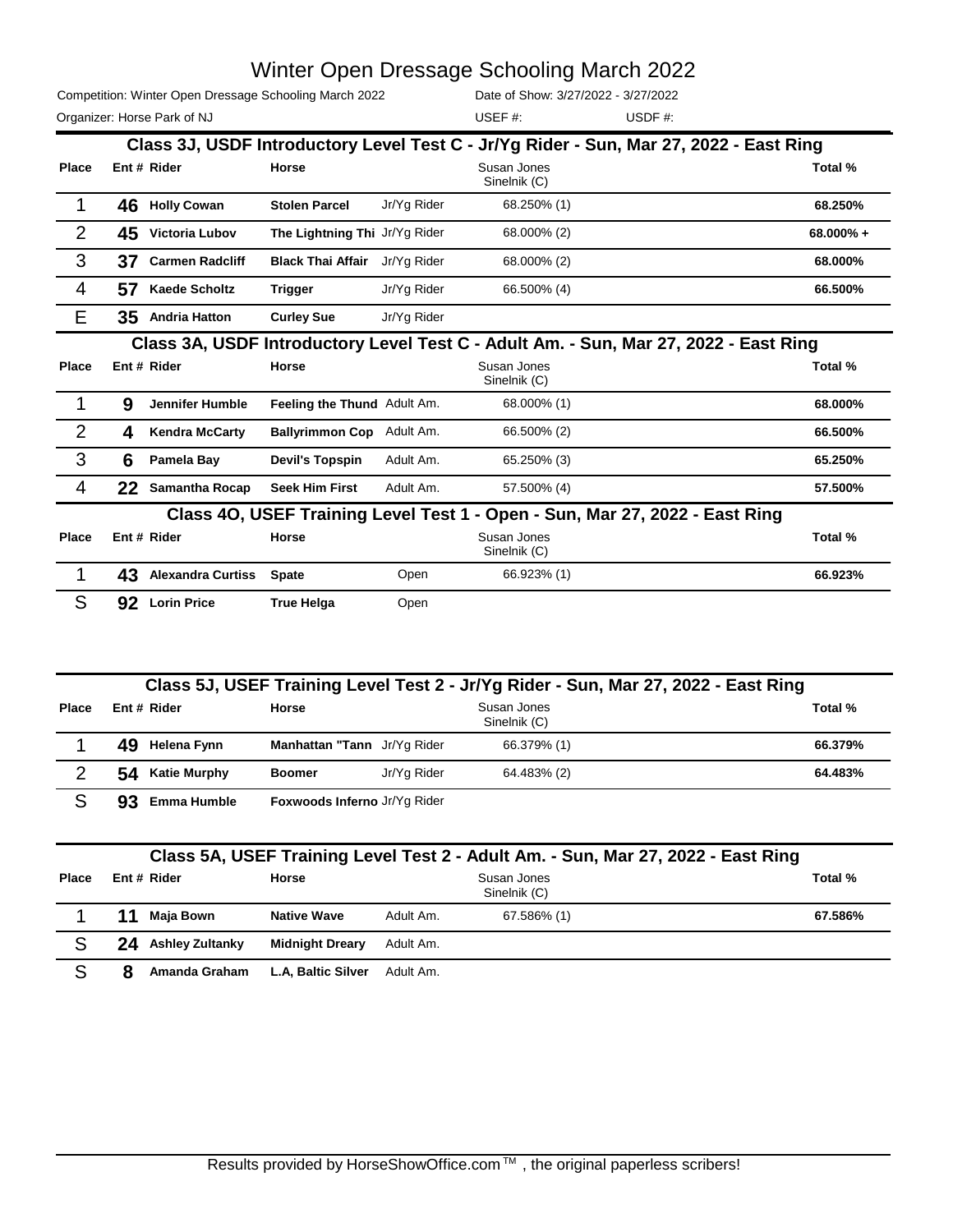Competition: Winter Open Dressage Schooling March 2022 Organizer: Horse Park of NJ and Solid Muslim and Solid USDF #: USDF #:

Date of Show: 3/27/2022 - 3/27/2022 USEF #:

|              |                                                                                       |                         |                        |           | Class 7, USEF Level Test 1 - Sun, Mar 27, 2022 - East Ring |         |  |  |  |
|--------------|---------------------------------------------------------------------------------------|-------------------------|------------------------|-----------|------------------------------------------------------------|---------|--|--|--|
| <b>Place</b> |                                                                                       | Ent # Rider             | <b>Horse</b>           |           | Total %                                                    |         |  |  |  |
|              | 17                                                                                    | <b>Anna Sucar</b>       | <b>Castillo NRF</b>    | Open      | 71.379% (1)                                                | 71.379% |  |  |  |
| 2            | 20                                                                                    | <b>Melanie Montagan</b> | <b>Sixbits</b>         | Open      | 67.414% (2)                                                | 67.414% |  |  |  |
| 3            | 32                                                                                    | <b>Becky Graham</b>     | Change of heart        | Adult Am. | 63.621% (3)                                                | 63.621% |  |  |  |
| 4            | 23                                                                                    | <b>Beth Gold</b>        | <b>Pick Me A Daisy</b> | Adult Am. | 62.241% (4)                                                | 62.241% |  |  |  |
| S            | 19                                                                                    | michelle gargiulo       | Valentino              | Adult Am. |                                                            |         |  |  |  |
| S            | 8                                                                                     | Amanda Graham           | L.A. Baltic Silver     | Adult Am. |                                                            |         |  |  |  |
|              | Class 10-1, USEF Second Level & Above TOC Second Ride - Sun, Mar 27, 2022 - East Ring |                         |                        |           |                                                            |         |  |  |  |
| <b>Place</b> |                                                                                       | Ent # Rider             | Horse                  |           | Susan Jones                                                | Total % |  |  |  |

| riace | <b>ERTH RIGHT</b>      | norse           |           |    | Susan Jones<br>Sinelnik (C) | TOTAL 70 |
|-------|------------------------|-----------------|-----------|----|-----------------------------|----------|
|       | 94<br>Sarah Stinneford | Orchid's Tamino | Adult Am. | 32 | 65.132% (1)                 | 65.132%  |

|              | Class 9, USEF Level Test 3 - Sun, Mar 27, 2022 - East Ring |                        |                   |                             |             |         |  |  |  |
|--------------|------------------------------------------------------------|------------------------|-------------------|-----------------------------|-------------|---------|--|--|--|
| <b>Place</b> | Ent # Rider                                                |                        | <b>Horse</b>      | Susan Jones<br>Sinelnik (C) |             |         |  |  |  |
|              | 38                                                         | <b>Bethany Oesting</b> | <b>FMF Olivia</b> | Adult Am.                   | 67.222% (1) | 67.222% |  |  |  |
| ⌒            | 58                                                         | <b>Abigail Lipow</b>   | Heitrak's Yari    | Adult Am.                   | 66.806% (2) | 66.806% |  |  |  |

|       | Class 11J, USEA Eventing TOC First Ride - Jr/Yg Rider - Sun, Mar 27, 2022 - West Ring |  |                                                   |  |         |  |  |  |  |
|-------|---------------------------------------------------------------------------------------|--|---------------------------------------------------|--|---------|--|--|--|--|
| Place | Karin Worm (C)<br>Ent # Rider<br><b>Horse</b>                                         |  |                                                   |  | Total % |  |  |  |  |
|       | 12 ava shelbourne                                                                     |  | <b>PREACHATTHERI</b> Jr/Yg Rider EVNB 64.444% (1) |  | 64.444% |  |  |  |  |
|       | 40.<br><b>Aubrey Cincilla</b>                                                         |  | Already in love Jr/Yg Rider EVBNA 61.176% (2)     |  | 61.176% |  |  |  |  |

|              | Class 110, USEA Eventing TOC First Ride - Open - Sun, Mar 27, 2022 - West Ring |                                   |       |      |                |             |  |         |  |
|--------------|--------------------------------------------------------------------------------|-----------------------------------|-------|------|----------------|-------------|--|---------|--|
| <b>Place</b> |                                                                                | Ent # Rider                       | Horse |      | Karin Worm (C) |             |  |         |  |
|              |                                                                                | 13 Jenevee Harryman Nellies Comet |       | Open | EVS            | 58.333% (1) |  | 58.333% |  |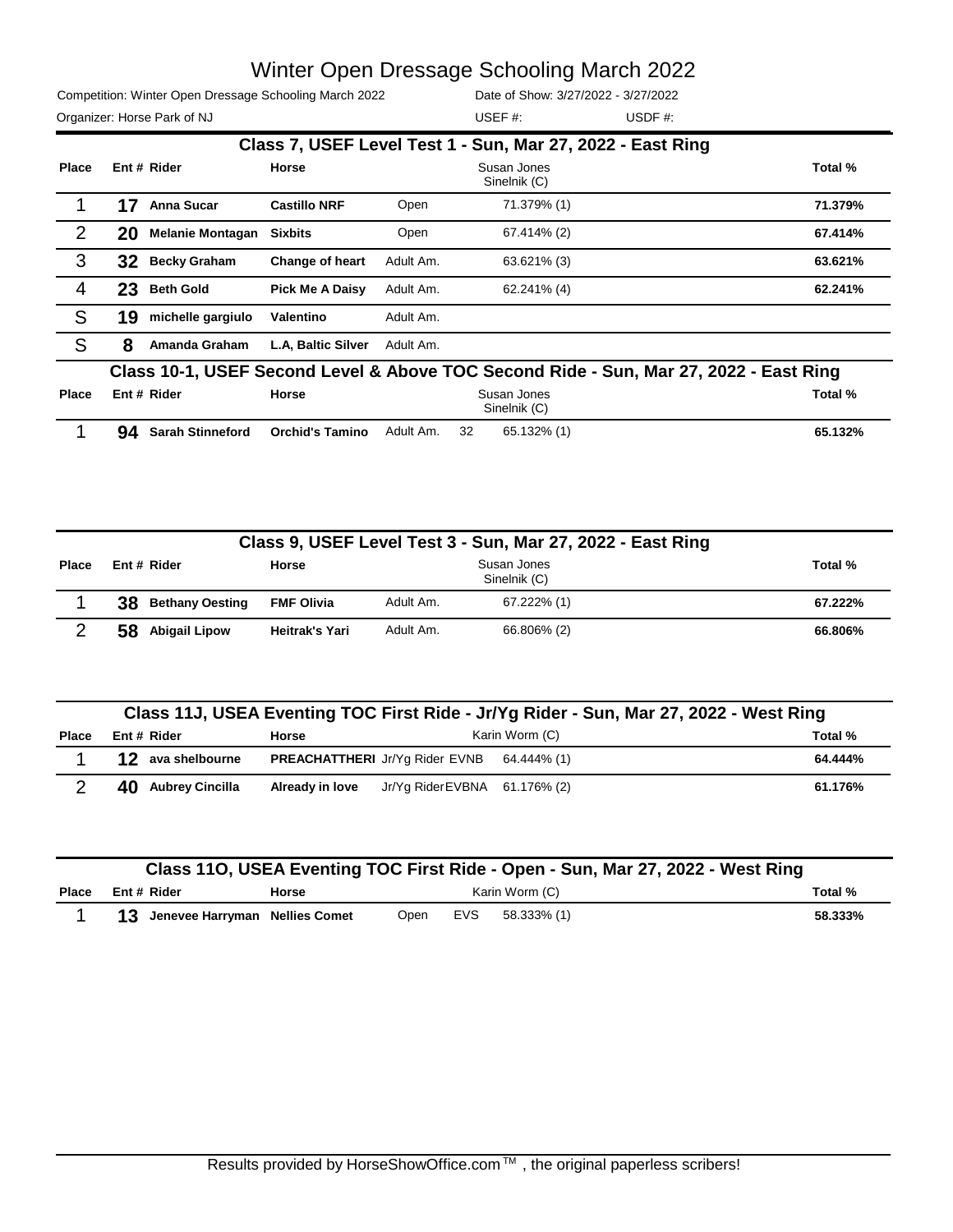Competition: Winter Open Dressage Schooling March 2022

Organizer: Horse Park of NJ and Solid Muslim and Muslim USDF #: USDF #: Date of Show: 3/27/2022 - 3/27/2022 USEF #:

|              | Class 11-1J, USEA Eventing TOC Second Ride - Jr/Yg Rider - Sun, Mar 27, 2022 - West Ring |                 |                                                   |                |         |  |  |  |  |
|--------------|------------------------------------------------------------------------------------------|-----------------|---------------------------------------------------|----------------|---------|--|--|--|--|
| <b>Place</b> | Ent # Rider                                                                              | <b>Horse</b>    |                                                   | Karin Worm (C) | Total % |  |  |  |  |
|              | 12 ava shelbourne                                                                        |                 | <b>PREACHATTHERI</b> Jr/Yq Rider EVNA 71.111% (1) |                | 71.111% |  |  |  |  |
|              | 40 Aubrey Cincilla                                                                       | Already in love | Jr/Yg RiderEVBNB                                  | 60.938% (2)    | 60.938% |  |  |  |  |

|                |              |                                 |                                                 |                 | Class 1A, USDF Introductory Level Test A - Adult Am. - Sun, Mar 27, 2022 - West Ring   |         |
|----------------|--------------|---------------------------------|-------------------------------------------------|-----------------|----------------------------------------------------------------------------------------|---------|
| Place          |              | Ent # Rider                     | Horse                                           |                 | Karin Worm (C)                                                                         | Total % |
| 1              | 36           | <b>Rachel Merino</b>            | Heyday Demetrius Adult Am.                      |                 | 64.063% (1)                                                                            | 64.063% |
| $\overline{2}$ | 30           | <b>Cheyenne Lord</b>            | <b>Hero's Reaction</b>                          | Adult Am.       | 60.938% (2)                                                                            | 60.938% |
| 3              | 29           | Ateasha Baltodano Hold My Tiara |                                                 | Adult Am.       | 59.062% (3)                                                                            | 59.063% |
| 4              | 18           | <b>Allison Kelly</b>            | <b>Black Thai Affair</b>                        | Adult Am.       | 58.125% (4)                                                                            | 58.125% |
| 5              | 10           | <b>Deborah Bizzarro</b>         | Gaucho                                          | Adult Am.       | 55.937% (5)                                                                            | 55.938% |
| S              |              | 39 Hailey McGowan               | <b>Hope Messenger</b>                           | Adult Am.       |                                                                                        |         |
|                |              |                                 |                                                 |                 | Class 11-1A, USEA Eventing TOC Second Ride - Adult Am. - Sun, Mar 27, 2022 - West Ring |         |
| Place          |              | Ent # Rider                     | Horse                                           |                 | Karin Worm (C)                                                                         | Total % |
| 1              | $\mathbf{2}$ | <b>Katie Label</b>              | Mr. Big Blue Eyes Adult Am. EVNB                |                 | 74.167% (1)                                                                            | 74.167% |
| $\overline{2}$ | 3            | <b>Jenny Morris</b>             | The Golden Ticket Adult Am. EVBNB               |                 | 70.938% (2)                                                                            | 70.938% |
| 3              | 15           | Jessica Campisi                 | <b>Shrew Meaning</b>                            | Adult Am. EVBNA | 69.706% (3)                                                                            | 69.706% |
| 4              | 44           | <b>Bobbie Herbs</b>             | <b>Whitty Remark</b>                            | Adult Am. EVBNA | 65.588% (4)                                                                            | 65.588% |
| 5              | 59           | Sarah DiPierro                  | Jojo Bizarro                                    | Adult Am. EVBNB | $60.625\%$ (5)                                                                         | 60.625% |
| 6              |              | 97 Olivia Lauezzari             | A Pennie For You Adult Am. EVBNB                |                 | 59.688% (6)                                                                            | 59.688% |
|                |              |                                 |                                                 |                 | Class 2J, USDF Introductory Level Test B - Jr/Yg Rider - Sun, Mar 27, 2022 - West Ring |         |
| Place          |              | Ent # Rider                     | Horse                                           |                 | Karin Worm (C)                                                                         | Total % |
| 1              | 25           | <b>Delaney Abel</b>             | CMF Kel-El (Clark Jr/Yg Rider                   |                 | 71.875% (1)                                                                            | 71.875% |
| 2              | 45           | Victoria Lubov                  | The Lightning Thi Jr/Yg Rider                   |                 | 66.875% (2)                                                                            | 66.875% |
| 3              | 37           | <b>Carmen Radcliff</b>          | <b>Black Thai Affair</b> Jr/Yg Rider            |                 | 66.562% (3)                                                                            | 66.563% |
| 4              | 42           | <b>Libby Sutton</b>             | Manetti                                         | Jr/Yg Rider     | 63.437% (4)                                                                            | 63.438% |
| 5              | 57           | <b>Kaede Scholtz</b>            | <b>Trigger</b>                                  | Jr/Yg Rider     | 63.125% (5)                                                                            | 63.125% |
| 6              | 28           | <b>Camryn Luedekke</b>          | <b>Myrtle</b>                                   | Jr/Yg Rider     | 61.563% (6)                                                                            | 61.563% |
|                | 41           | <b>Emilia Gomez</b>             | Love Bug                                        | Jr/Yg Rider     | 61.250% (7)                                                                            | 61.250% |
|                | 26           | <b>Madison Engroff</b>          | Dark Song                                       | Jr/Yg Rider     | 60.000% (8)                                                                            | 60.000% |
|                | 1            | Samantha Rossi                  | Tito                                            | Jr/Yg Rider     | 59.062% (9)                                                                            | 59.063% |
|                | 34           | <b>Nora Anderly</b>             | <b>Blondie</b>                                  | Jr/Yg Rider     | 58.438% (10)                                                                           | 58.438% |
|                |              | 27 Tessa Straw                  | <b>Eeyore</b> $\Box$ <b>s Happy</b> Jr/Yg Rider |                 | 56.875% (11)                                                                           | 56.875% |
|                | 35           | <b>Andria Hatton</b>            | <b>Curley Sue</b>                               | Jr/Yg Rider     | 55.313% (12)                                                                           | 55.313% |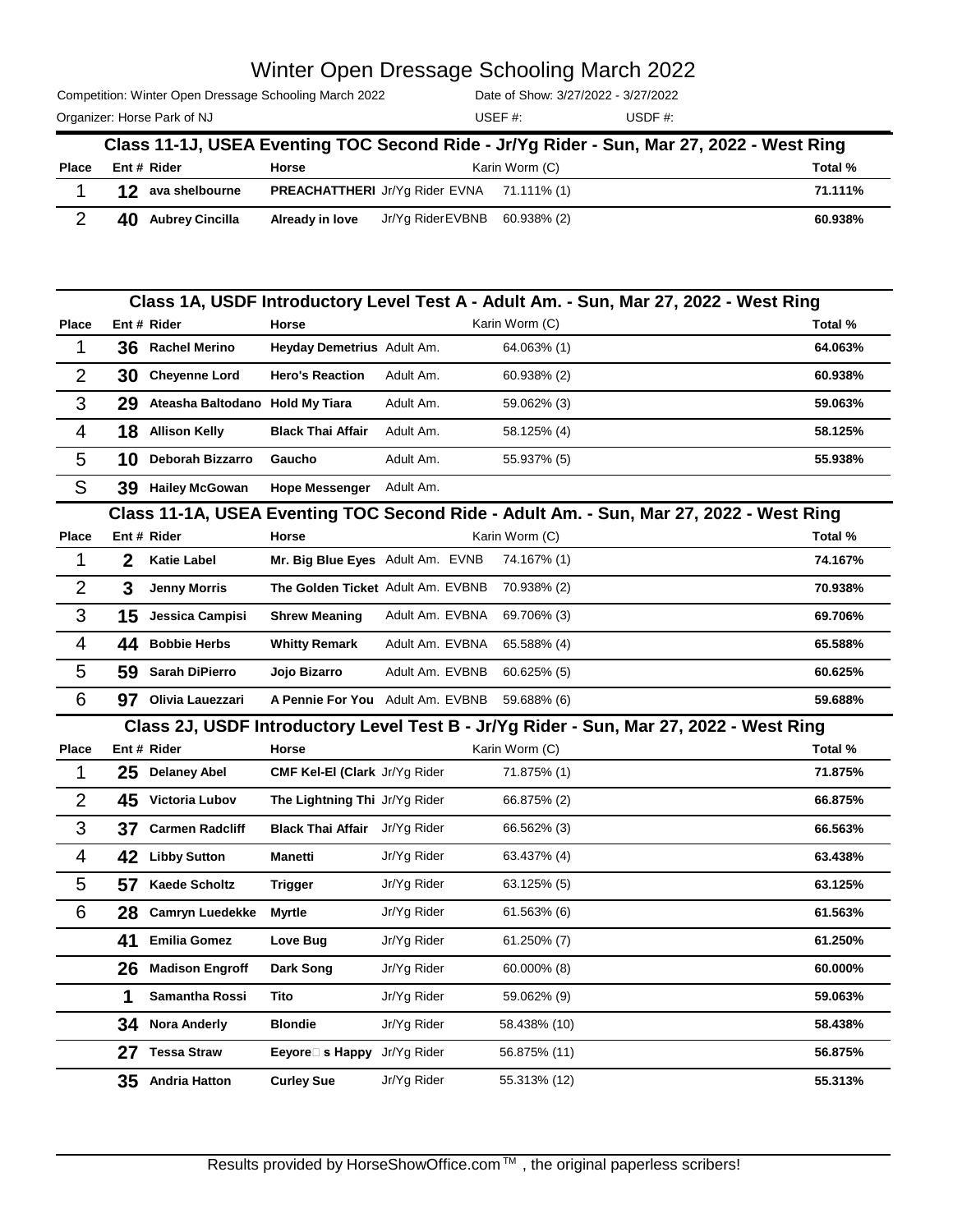Competition: Winter Open Dressage Schooling March 2022

Organizer: Horse Park of NJ and Solid Muslim and Muslim USDF #: USDF #: Date of Show: 3/27/2022 - 3/27/2022 USEF #:

|              | Class 4J, USEF Training Level Test 1 - Jr/Yg Rider - Sun, Mar 27, 2022 - West Ring |                     |                             |                           |                |         |  |  |  |  |
|--------------|------------------------------------------------------------------------------------|---------------------|-----------------------------|---------------------------|----------------|---------|--|--|--|--|
| <b>Place</b> |                                                                                    | Ent # Rider         | Horse                       | Karin Worm (C)<br>Total % |                |         |  |  |  |  |
|              |                                                                                    | 16 Sarah Decker     | <b>Stella</b>               | Jr/Yg Rider               | 66.538% (1)    | 66.538% |  |  |  |  |
|              | 54                                                                                 | <b>Katie Murphy</b> | <b>Boomer</b>               | Jr/Yg Rider               | $63.654\%$ (2) | 63.654% |  |  |  |  |
|              | 49                                                                                 | Helena Fynn         | Manhattan "Tann Jr/Yg Rider |                           | 57.500% (3)    | 57.500% |  |  |  |  |

| Class 4A, USEF Training Level Test 1 - Adult Am. - Sun, Mar 27, 2022 - West Ring |  |                   |                       |           |                |         |
|----------------------------------------------------------------------------------|--|-------------------|-----------------------|-----------|----------------|---------|
| Place                                                                            |  | Ent # Rider       | <b>Horse</b>          |           | Karin Worm (C) | Total % |
|                                                                                  |  | Maia Bown         | <b>Native Wave</b>    | Adult Am. | 65.769% (1)    | 65.769% |
|                                                                                  |  | 22 Samantha Rocap | <b>Seek Him First</b> | Adult Am. | 49.423% (2)    | 49.423% |

| Class 50, USEF Training Level Test 2 - Open - Sun, Mar 27, 2022 - West Ring |                            |                     |      |                |         |  |
|-----------------------------------------------------------------------------|----------------------------|---------------------|------|----------------|---------|--|
| Place                                                                       | Ent#Rider                  | <b>Horse</b>        |      | Karin Worm (C) | Total % |  |
|                                                                             | Anna Sucar                 | <b>Castillo NRF</b> | Open | 71.034% (1)    | 71.034% |  |
|                                                                             | 43 Alexandra Curtiss Spate |                     | Open | 70.172% (2)    | 70.172% |  |

|              | Class 6, USEF Training Level Test 3 - Sun, Mar 27, 2022 - West Ring |                                     |                |         |  |  |  |
|--------------|---------------------------------------------------------------------|-------------------------------------|----------------|---------|--|--|--|
| <b>Place</b> | Ent # Rider                                                         | Horse                               | Karin Worm (C) | Total % |  |  |  |
|              | 93 Emma Humble                                                      | <b>Foxwoods Inferno Jr/Yg Rider</b> | 59.310% (1)    | 59.310% |  |  |  |
|              | 24 Ashley Zultanky                                                  | <b>Midnight Dreary</b><br>Adult Am. |                |         |  |  |  |

| Class 10, USEA Second Level & Above TOC First Ride - Sun, Mar 27, 2022 - West Ring |    |                                  |                        |                 |     |                |         |
|------------------------------------------------------------------------------------|----|----------------------------------|------------------------|-----------------|-----|----------------|---------|
| <b>Place</b>                                                                       |    | Ent # Rider                      | Horse                  |                 |     | Karin Worm (C) | Total % |
|                                                                                    | 31 | <b>Oliviah Carr</b>              | Winston                | Jr/Yg Rider PSG |     | 65.588% (1)    | 65.588% |
| 2                                                                                  |    | 94 Sarah Stinneford              | <b>Orchid's Tamino</b> | Adult Am. 31    |     | 63.784% (2)    | 63.784% |
| S                                                                                  |    | <b>14</b> Gianna Byers           | <b>Wild But Classy</b> | Open            | -21 |                |         |
| S                                                                                  |    | Sharielle Lawrence HS Wrosaletti |                        | Adult Am.       | -23 |                |         |